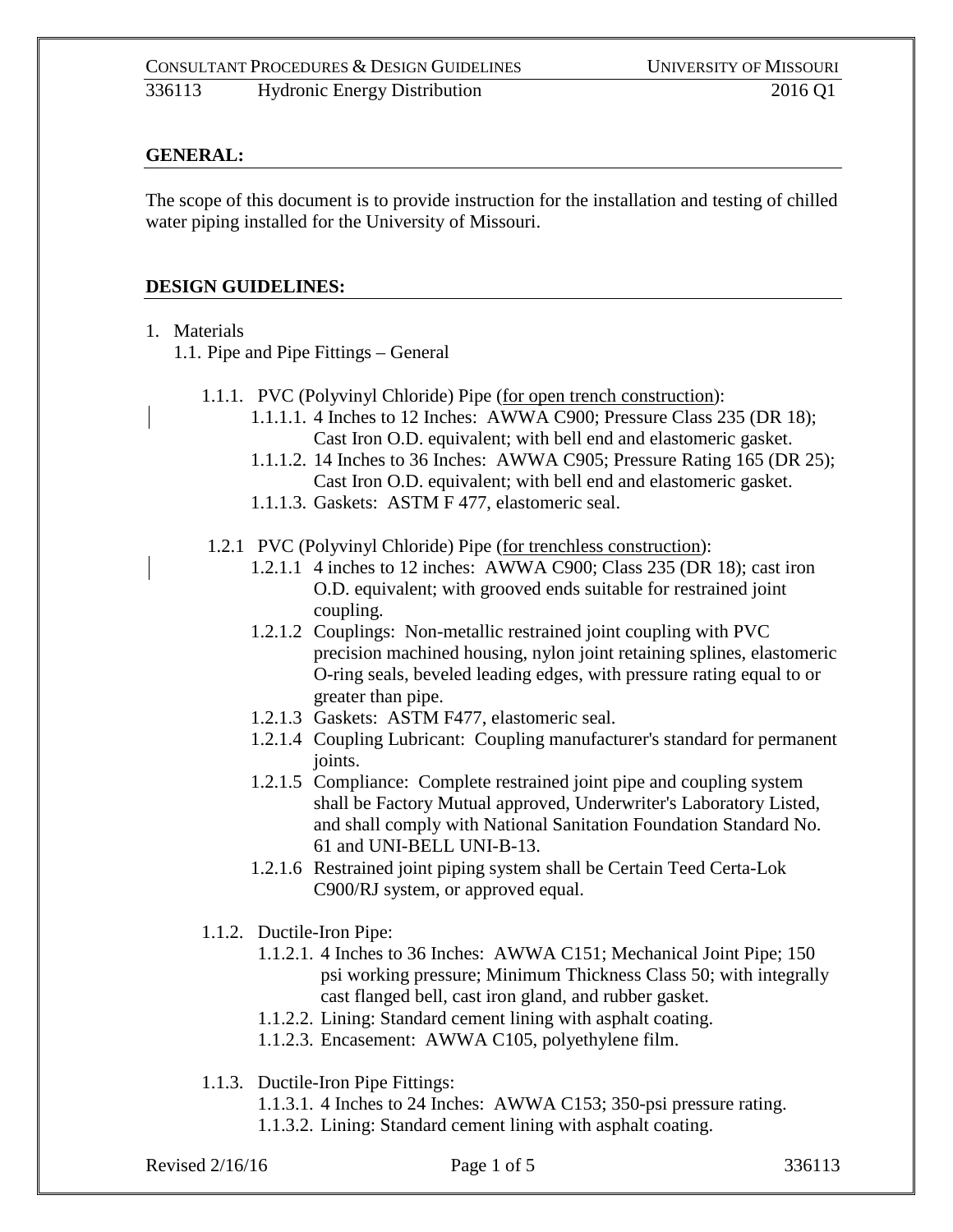1.1.3.3. Encasement: AWWA C105, polyethylene film.

1.1.3.4. Fitting Restraint:

- 1.1.3.4.1. Mechanical joint: AWWA C111. Provide retainer type packing glands with rubber gasket, for use with PVC pipe and conforming to Uni-B-13-92. Pipe sizes 4" to 12" must also be FM approved. EBAA Megalug 2000 PV or approved equal.
- 1.1.3.4.2. Rods, nuts and washers: ¾" SS304 all thread rods, nuts and washers.
- 1.1.3.4.3. Joint Retainers: Provide ductile iron clamp and rod type joint retainers for PVC bell and spigot joints. Clamps shall be designed for use with PVC pipe and shall meet Uni-B-13-92 Standards and be FM approved on sizes 4" to 12".
- 1.1.3.4.4. EBAA Series 1600 for pipe 4 inches to 12 inches, or approved equal.
- 1.1.3.4.5. EBAA Series 2800 for pipe 14 inches and larger, or approved equal.
- 1.1.3.4.6. Link Assembly: Seal annular space for piping passing through walls with interlocking synthetic rubber link assembly, Link-Seal by Thunderline Corporation or equal.

## 2. Installation

- 2.1. Preparation of Trench
	- 2.1.1. Grade trench bottom to provide a smooth, firm, stable, and rock-free foundation throughout the length of the piping. All rock greater than one inch in diameter found in the trench shall be removed for a depth of six inches below the bottom of the pipe and replaced by suitable bedding material.
	- 2.1.2. Remove unstable, soft, and unsuitable materials at the surface upon which pipes are to be laid and backfill with crushed stone as indicated on the drawings.
	- 2.1.3. Provide layers of crushed stone in the bottom of trench as indicated on the drawings. Shape stone layer to fit bottom of piping. Dig bell holes at each pipe joint to relieve the bells of all loads and to ensure continuous bearing of the pipe barrel on the foundation.
	- 2.1.4. Finished pipe installation shall have minimum 12" separation to all other utilities.
- 2.2. Installation of Pipe and Pipe Fittings
	- 2.2.1. PVC (Polyvinyl Chloride) Pipe: Install in accordance with AWWA C605.
	- 2.2.2. All underground water /chilled water piping shall be PVC.
		- 2.2.2.1. EXCEPTION: Lines passing directly over steam tunnels or direct buried steam/condensate lines must be ductile iron with 2" R-5 extruded polystyrene insulation board between the pipe and steam lines.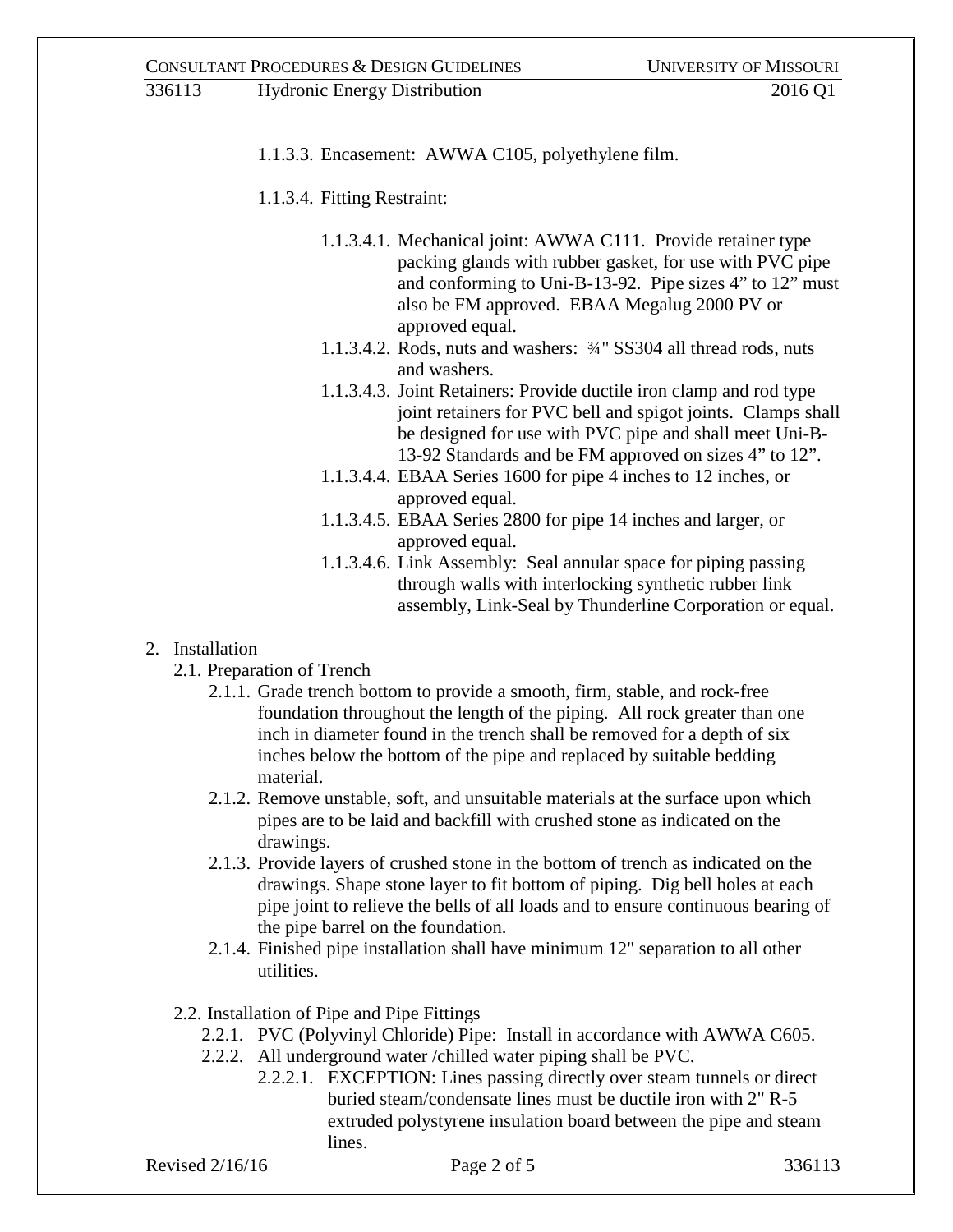- 2.2.3. All joints shall be restrained with joint retainers. All fittings shall be restrained with retainer type packing glands.
- 2.2.4. Install stainless steel rods between fittings on all offsets and between fittings, valves, and blind flanges, in addition to the Megalugs. On isolated fittings, valves, etc., attach restraint rings to PVC pipe and install stainless steel rods between fitting and restraint rings. Position rods through the bolt holes in fitting and Megalug. Requires four nuts and washers on each rod. Duct lugs are acceptable. The number of stainless steel rods required per fitting flange are as follows:

| <b>Pipe Diameter</b> | No. of Rods |
|----------------------|-------------|
| to $10"$             | 2           |
| 12"                  | 3           |
| 14"                  |             |
| 16"                  | 5           |
| 18"                  | 8           |
| 20"                  | 8           |
| 24"                  | 12          |
| 30"                  | 14          |
| 36"                  | 14          |

- 2.2.5. Ductile iron pipe, fittings and valves shall be wrapped with a polyethylene cover conforming to AWWA C105. Install per AWWA C600.
- 2.2.6. Pipe shall be installed in clean condition, and shall never be laid in trenches with standing water. Contractor shall make provisions to keep the trench dewatered during installation of the water line. Protect open pipe ends with a hard cap or inflatable plug at the end of the work day. NO PLYWOOD OR DUCTTAPE COVERINGS WILL BE ALLOWED.
- 2.2.7. Trace wire shall be pulled with pipe, without splices.
- 2.2.8. Tape trace wire to the top of each water / chilled water line with duct tape every 5 feet. Contractor shall minimize wire splices. Terminate trace wires inside building and inside valve boxes. Drill ¼" hole in PVC valve box 1" below cast iron cover. Route wire up outside of valve box, through ¼" hole and knot. Trace wire shall be tested for continuity in presence of Owner's Representative, after pulling is completed.
- 2.2.9. Install continuous plastic underground warning tape during back-filling of trench for underground water / chilled water and compressed air piping. Locate 24 inches above pipe, directly over each water line.
- 3. Trenchless Piping Installation
	- 3.1. It is the desire of system owners to assure that trenchless piping installation be completed in a timely, quality and accurate manner utilizing good, wellmaintained equipment and trained competent personnel. Trenchless piping must be installed on a route as close to the drawings as possible to prevent interference with buried utilities and other obstructions, and to prevent future accidental excavation damage.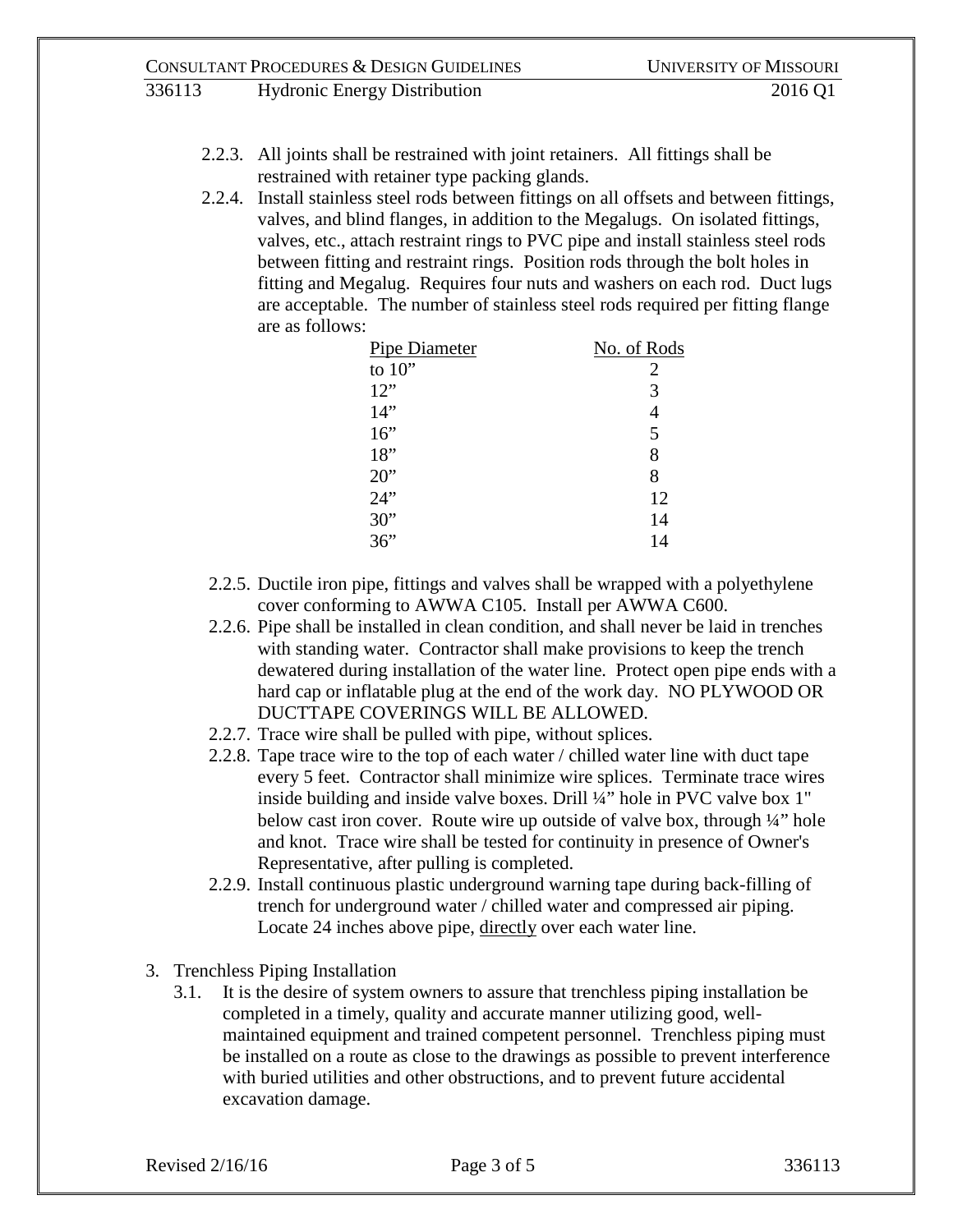- 336113 Hydronic Energy Distribution 2016 Q1
	- 3.2. Trenchless piping installation shall only be allowed if previously approved by system owner.
	- 3.3. Directional drilling and pipe installation shall be done only by an experienced operator specializing in directional drilling and whose key personnel have at least five (5) year experience in this work.
	- 3.4. Pipe installed by the directional drilled method must be located in plan as shown on the Drawings, and must be no shallower than shown on the Drawings unless otherwise approved. The actual horizontal and vertical alignment of the pilot bore shall be plotted at intervals not exceeding twenty (20) feet. This "as built" plan and profile shall be updated as the pilot bore is advanced. Instrumentation shall be utilized at all times that will accurately locate the pilot hole and measure drilling fluid flow and pressure.
	- 3.5. Pilot hole shall be drilled on bore path with no deviations greater than 5 feet left/right/depth over a length of 100 feet. In the event that pilot does deviate from bore path more than this amount, the Engineer shall be notified and Engineer may require the pilot drill to be pulled back and redrilled from the location along bore path before the deviation. The final exit point of pilot hole shall be within five (5) feet of the location shown on the drawings.
	- 3.6. Trenchless piping installed using directional drilling equipment shall be installed in full compliance with restrained joint piping system manufacturer's instructions.
	- 3.7. Field grooving tools, pulling heads, spline insertion tools, etc. shall be piping system manufacturer's standard.
	- 3.8. Comply with piping system manufacturer's requirements on maximum pulling force, minimum bend radius, maximum deflection, etc. During pull-back operations, no more than the maximum safe pipe pull pressure shall be applied at any time. Maximum allowable tensile force imposed on the pull section shall be equal to, or less than 80% of the pipe manufacturer's safe pull (tensile) strength.
	- 3.9. Provide pressure relief holes at close enough intervals to prevent buckling of pavement/sidewalks. If damage does occur, the pavement shall be repaired in accordance with pavement details provided.
	- 3.10. Trace wire shall be pulled with pipe, without splices. Upon completion of installation, a continuity test on the wire shall be performed and all breaks shall be repaired.
- 4. Trace Wire
	- 4.1. Tracer wire shall be #14 AWG Solid, steel core soft drawn high strength tracer wire, 250# average tensile break load, 30 mil high molecular weight-high density blue polyethylene jacket complying with ASTM-D-1248, 30 volt rating. No THHN insulated wire shall be allowed. Tracer wire shall be Copperhead Industries HS-CCS or approved equal.
	- 4.2. Tracer wire shall have moisture resistant splices for direct bury applications. Splices shall be Copperhead Industries Snakebite or 3M DBR or approved equal.
	- 4.3. Tracer wire test stations shall be designed to be easily detected by magnetic and electronic locators. A magnet shall be securely attached at the top of the upper tube of the box for locating purposes. Lid shall be blue and have a brass terminal for attaching locating equipment and a brass 5 sided nut for removing cap. Tracer wire test station shall be Copperhead Industries Snake Pit or approved equal